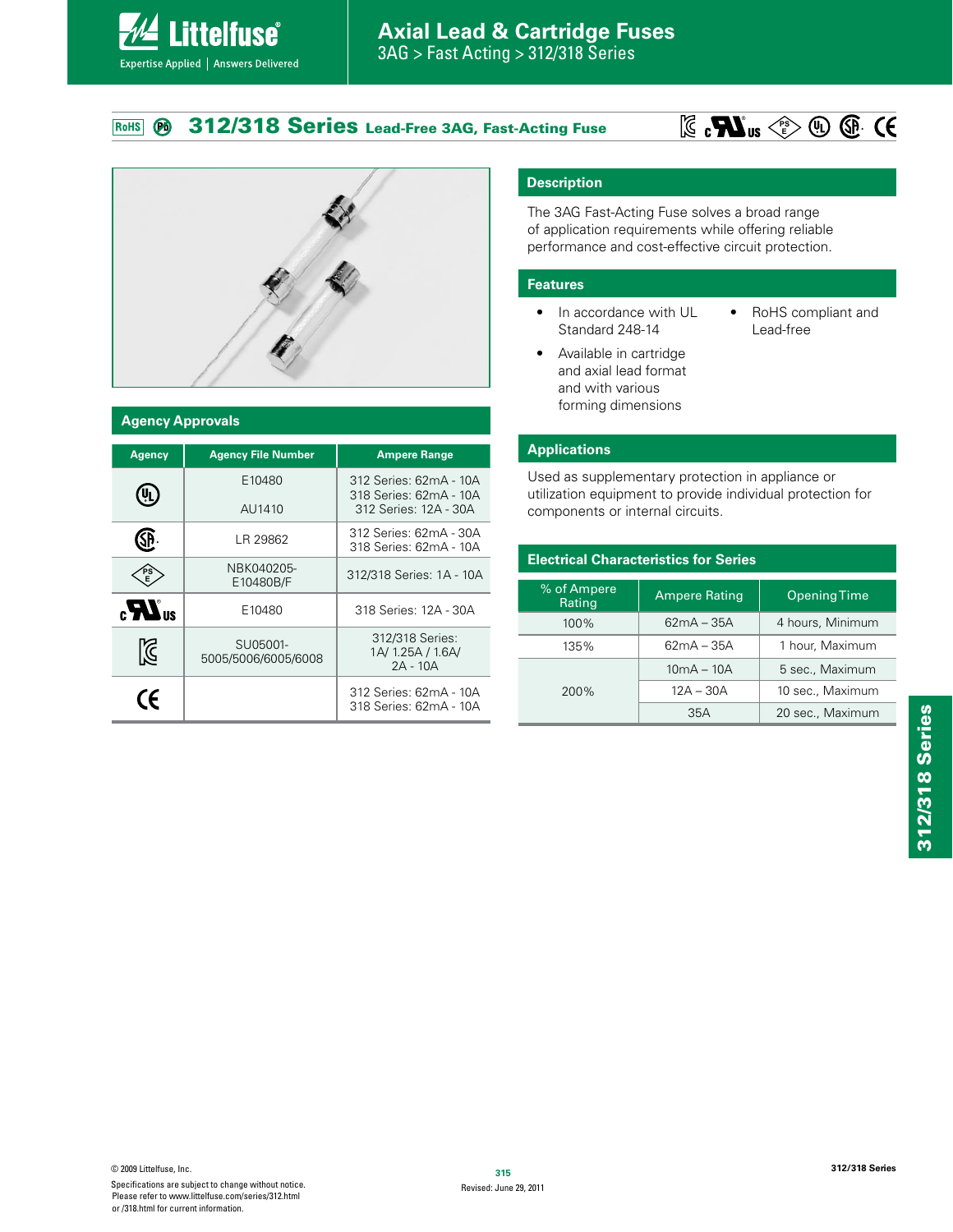### **Interproduced Avan Exists Protection Axial Lead & Cartridge Fuses Axial Lead & Cartridge Fuses**

312/318 Series 3AG > Fast Acting > 312/318 Series



| <b>Electrical Characteristic Specifications by Item</b> |                      |               |                            |                              |                                       |              |                                           |                           |             |             |             |
|---------------------------------------------------------|----------------------|---------------|----------------------------|------------------------------|---------------------------------------|--------------|-------------------------------------------|---------------------------|-------------|-------------|-------------|
|                                                         |                      | Voltage       |                            | Nominal                      | Nominal                               |              |                                           | <b>Agency Approvals</b>   |             |             |             |
| Amp<br>Code                                             | Ampere<br>Rating (A) | Rating<br>(V) | Interrupting<br>Rating     | Cold<br>Resistance<br>(Ohms) | Melting<br>$12t$ (A <sup>2</sup> sec) | $\circledR$  | $\mathbf{c}$ <b>N</b> <sub>us</sub>       | $\mathbb{Z}$              | E           | <b>®</b>    | $\epsilon$  |
| .062                                                    | 0.062                | 250           |                            | 24.7000                      | 0.000249                              | $\mathsf X$  |                                           |                           |             | $\mathsf X$ | $\mathsf X$ |
| .100                                                    | 0.1                  | 250           |                            | 11.2800                      | 0.00102                               | X            |                                           |                           |             | X           | $\mathsf X$ |
| .125                                                    | 0.125                | 250           |                            | 7.1450                       | 0.00289                               | $\mathsf X$  |                                           |                           |             | $\mathsf X$ | $\times$    |
| .150                                                    | 0.15                 | 250           |                            | 5.1300                       | 0.00550                               | X            |                                           |                           |             | X           | X           |
| .175                                                    | 0.175                | 250           |                            | 3.8750                       | 0.00960                               | $\mathsf{X}$ |                                           |                           |             | $\mathsf X$ | X           |
| .187                                                    | 0.187                | 250           |                            | 3.4200                       | 0.0128                                | X            |                                           |                           |             | X           | X           |
| .200                                                    | 0.2                  | 250           | 35A@250Vac                 | 3.0200                       | 0.0165                                | $\mathsf X$  |                                           |                           |             | X           | X           |
| .250                                                    | 0.25                 | 250           | 10KA@125Vac                | 2.0100                       | 0.0355                                | X            |                                           |                           |             | X           | $\times$    |
| .300                                                    | 0.3                  | 250           |                            | 1.4050                       | 0.0689                                | $\mathsf X$  |                                           |                           |             | $\mathsf X$ | X           |
| .375                                                    | 0.375                | 250           |                            | 0.8250                       | 0.185                                 | X            |                                           |                           |             | $\mathsf X$ | X           |
| .500                                                    | 0.5                  | 250           |                            | 0.4980                       | 0.483                                 | $\mathsf X$  |                                           |                           |             | $\mathsf X$ | X           |
| .600                                                    | .6                   | 250           |                            | 0.3620                       | 0.880                                 | X            |                                           |                           |             | X           | X           |
| .750                                                    | 0.75                 | 250           |                            | 0.2445                       | 1.84                                  | $\mathsf X$  |                                           |                           |             | $\mathsf X$ | $\mathsf X$ |
| 001.                                                    | 1                    | 250           |                            | 0.1900                       | 0.760                                 | X            |                                           | X                         | X           | X           | X           |
| 1.25                                                    | 1.25                 | 250           |                            | 0.1385                       | 1.45                                  | $\mathsf X$  |                                           | $\boldsymbol{\mathsf{X}}$ | $\mathsf X$ | $\mathsf X$ | $\mathsf X$ |
| 01.5                                                    | 1.5                  | 250           |                            | 0.1036                       | 2.35                                  | X            |                                           |                           | X           | X           | X           |
| 01.6                                                    | 1.6                  | 250           |                            | 0.0934                       | 2.80                                  | $\mathsf X$  |                                           | $\mathsf X$               | X           | X           | X           |
| 1.75                                                    | 1.75                 | 250           |                            | 0.0856                       | 3.60                                  | X            |                                           |                           | X           | X           | X           |
| 01.8                                                    | 1.8                  | 250           | 100A@250Vac<br>10KA@125Vac | 0.0825                       | 3.85                                  | $\mathsf X$  |                                           |                           | $\mathsf X$ | X           | X           |
| 002.                                                    | 2                    | 250           |                            | 0.0704                       | 5.20                                  | X            |                                           | $\mathsf X$               | X           | X           | $\mathsf X$ |
| 2.25                                                    | 2.25                 | 250           |                            | 0.0594                       | 7.20                                  | $\mathsf X$  |                                           | $\mathsf X$               | $\times$    | X           | $\mathsf X$ |
| 02.5                                                    | 2.5                  | 250           |                            | 0.0513                       | 9.54                                  | X            |                                           | X                         | X           | X           | X           |
| 003.                                                    | 3                    | 250           |                            | 0.0427                       | 14.0                                  | $\mathsf X$  |                                           | $\mathsf X$               | $\times$    | $\mathsf X$ | $\mathsf X$ |
| 004.                                                    | 4                    | 250           |                            | 0.0293                       | 28.5                                  | X            |                                           | $\boldsymbol{\mathsf{X}}$ | X           | X           | X           |
| 005.                                                    | 5                    | 250           |                            | 0.0224                       | 50.0                                  | $\mathsf X$  |                                           | $\mathsf X$               | $\times$    | X           | $\mathsf X$ |
| 006.                                                    | 6                    | 250           | 200A@250Vac                | 0.0178                       | 118.0                                 | X            |                                           | X                         | X           | X           | X           |
| 007.                                                    | 7                    | 250           | 10KA@125Vac                | 0.0146                       | 118.0                                 | X            |                                           | $\mathsf X$               | X           | X           | $\mathsf X$ |
| 008.                                                    | 8                    | 250           |                            | 0.0122                       | 166.0                                 | X            |                                           | $\boldsymbol{\mathsf{X}}$ | X           | X           | X           |
| 010.                                                    | $10$                 | 250           |                            | 0.0093                       | 298.0                                 | $\mathsf X$  |                                           | $\mathsf X$               | $\mathsf X$ | $\mathsf X$ | X           |
| $012.^*$                                                | 12                   | 32            |                            | 0.0072                       | 234.6                                 | X            | $\mathsf{x}^{**}$                         |                           |             | X           |             |
| 015.                                                    | 15                   | 32            |                            | 0.0052                       | 490.5                                 | X            | $\mathsf{X}^{**}$                         |                           |             | X           |             |
| 020.                                                    | 20                   | 32            | 300A@32 Vac                | 0.0035                       | 1029                                  | X            | $x^{\ast\ast}$                            |                           |             | X           |             |
| 025.                                                    | 25                   | 32            |                            | 0.0024                       | 2041                                  | $\mathsf X$  | $\mathsf{X}^{**}$                         |                           |             | $\mathsf X$ |             |
| 030.*                                                   | 30                   | 32            |                            | 0.0019                       | 3717                                  | X            | $\operatorname{\mathsf{X}}\nolimits^{**}$ |                           |             | X           |             |
| 035.                                                    | 35                   | 32            |                            | 0.0013                       | 7531                                  |              |                                           |                           |             |             |             |

NOTES:

\*\* For 318 Series 12A to 30A, the agency approval is only cURus.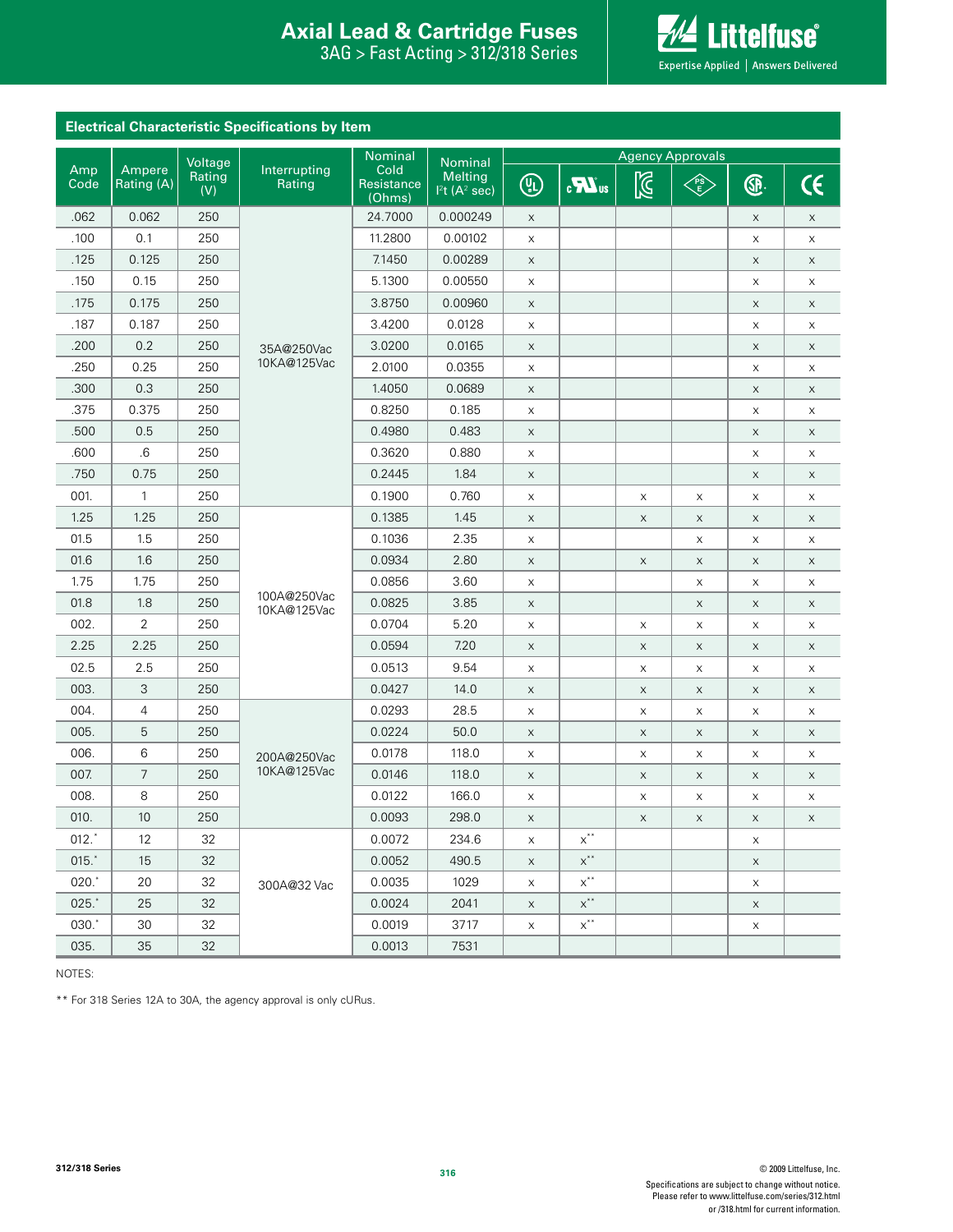

# **Axial Lead & Cartridge Fuses** 3AG > Fast Acting > 312/318 Series

### **Average Time Current Curves**





Please contact Littelfuse for more details on those T-C Curves of other ampere ratings which are not published.



# **Soldering Parameters - Wave Soldering**

### **Recommended Process Parameters:**

| <b>Wave Parameter</b>                                | <b>Lead-Free Recommendation</b>   |  |  |  |
|------------------------------------------------------|-----------------------------------|--|--|--|
| Preheat:<br>(Depends on Flux Activation Temperature) | (Typical Industry Recommendation) |  |  |  |
| Temperature Minimum:                                 | $100^\circ$ C                     |  |  |  |
| Temperature Maximum:                                 | $150^\circ$ C                     |  |  |  |
| Preheat Time:                                        | 60-180 seconds                    |  |  |  |
| Solder Pot Temperature:                              | 260° C Maximum                    |  |  |  |
| Solder DwellTime:                                    | 2-5 seconds                       |  |  |  |

### **Recommended Hand-Solder Parameters:**

Solder Iron Temperature: 350° C +/- 5°C Heating Time: 5 seconds max.

**Note: These devices are not recommended for IR or Convection Reflow process.**